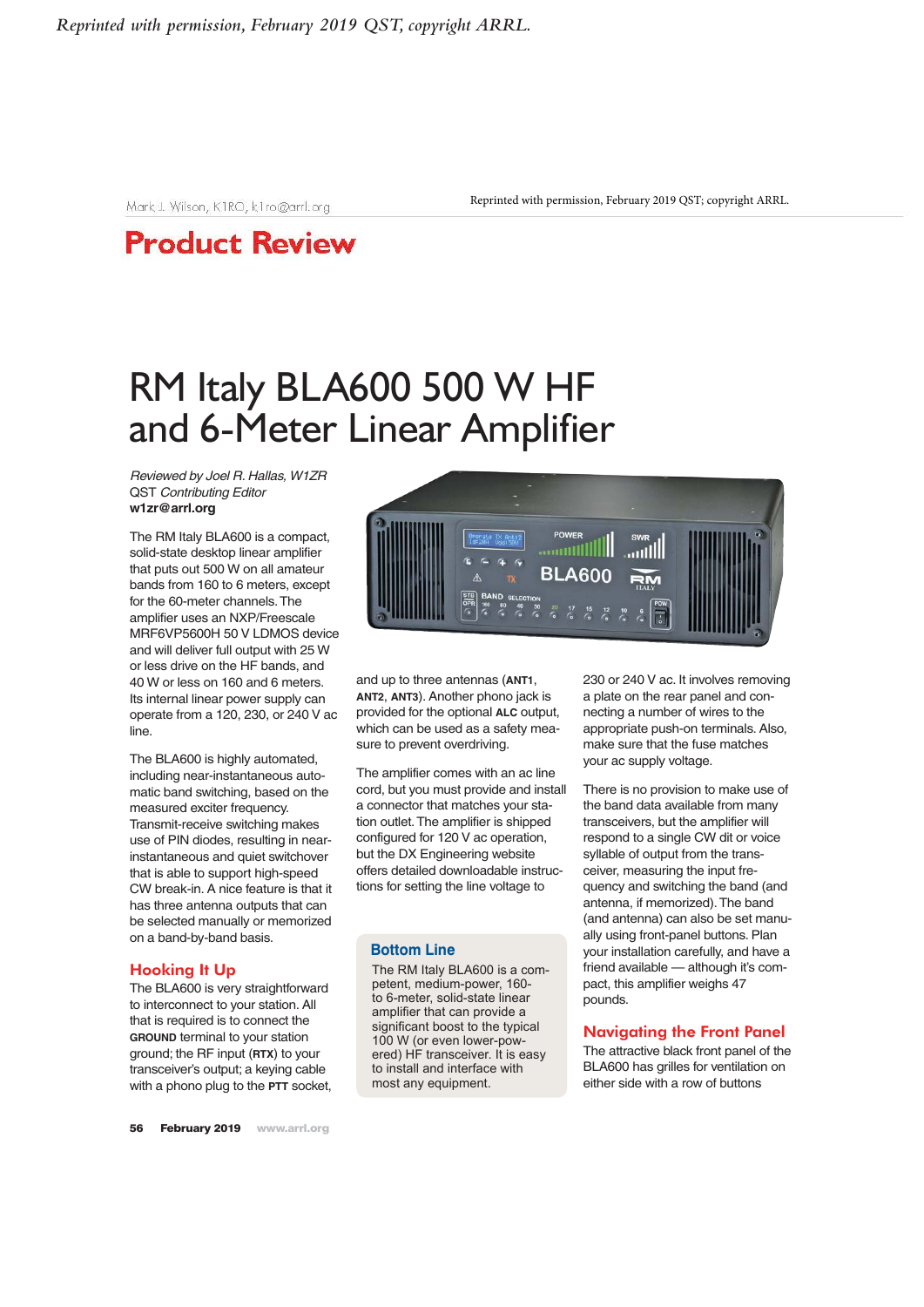#### Table 2 RM Italy BLA600, Rev 1.94, serial number 0090917

| <b>Manufacturer's Specifications</b>                                                      | <b>Measured in ARRL Lab</b>                                                                                                   |
|-------------------------------------------------------------------------------------------|-------------------------------------------------------------------------------------------------------------------------------|
| Frequency range: 1.8 to 54 MHz.                                                           | 160-, 80-, 40-, 30-, 20-, 17-, 15-, 12-,<br>10-, 6-meter amateur bands.                                                       |
| Power output: 500 W PEP $\pm$ 1dB.                                                        | HF, as specified; 50 MHz, 480 W.                                                                                              |
| Driving power required: $80 - 10$ meters,<br>$20 - 25$ W; 160 and 6 meters, $30 - 40$ W.  | As specified.                                                                                                                 |
| Spurious and harmonic suppression:<br>HF, >45 dB; 6 meters, >60 dB.                       | HF: 60 dB (typical); 56 dB worst<br>case (10.1 MHz). 50 MHz, 67 dB.<br>Meets FCC requirements.                                |
| Third-order intermodulation distortion (IMD):<br>Not specified.                           | 3rd/5th/7th/9th order products,<br>dB below PEP at full output:<br>14 MHz, -30/-36/-53/-59 dB.<br>50 MHz, -30/-37/-53/-60 dB. |
| Transmit-receive switching time:<br>Not specified.                                        | Unkey to key, 4 ms; key to<br>unkey, 3 ms.                                                                                    |
| Primary power requirements: 120 V ac, 10 A; 230 V ac, 6 A; or 240 V ac, 5 A.              |                                                                                                                               |
| Size (HWD): $5.5 \times 12.9 \times 17$ inches (including protrusions); weight, 47.5 lbs. |                                                                                                                               |

along the bottom. The right end of the row has a power **ON/OFF** button, with the **STANDBY/OPERATE** button on the left end. In between are individual buttons for each band, with illuminated green band indicators above each button. Above the row of buttons on the left is an LCD multimeter with four menu-selectable indicators and two large bar graph indicators for relative power output (**POWER**) and standing-wave ratio (**SWR**).

Just below the multimeter are its controls, an **ENTER** (right arrow) key, **+** and **–** keys, and a **NAVIGATE** (down arrow) key. The two rows of 16 characters default into four info blocks. In the default mode, with the amplifier in **STANDBY** mode, the top row indicates mode (**STANDBY** or **OPERATE**) and antenna number (**ANT:#**). The bottom row shows drive power (**PIN:**), and transistor heatsink (**T1**) or exhaust (**T2**) temperature (**T1: ##°C**). With the amplifier in **OPERATE** mode, the lower line can also display drain current and voltage.

Meter selections are made using the four buttons below the display, which can also be used to make other setand-forget selections, such as setting of ALC parameters, temperature units (°C or °F), display brightness

and contrast, break-in on or off, and meter displays during **STANDBY** mode. In between, on the left side are an error/fault indicator (**!** in a roadside triangle) and a transmit indicator (**TX**), both of which are illuminated red if active.

### Operating Impressions

I used the BLA600 with a FLEX-6400M (also reviewed this month) and my usual Elecraft K3/100. Both provide phono jacks with a **PTT** output signal, making interfacing easy. For my antennas, I had a dummy load in position one, my triband plus 6-meter Yagi in position two, and an Elecraft KAT500 500 W automatic antenna tuner with my remaining antennas in position three. After making a few simple connections, I was on the air with 500 W.

This setup worked well and was easy to use. Both transceivers can remember power output settings on each band, so I didn't have many overdrive fault problems. The amplifier only went into alarm if I was using the antenna tuner and didn't remember to set the tuning first at low power. The amplifier followed my keying in both voice and CW modes flawlessly.

The manual does not indicate any limits on duty cycle, so I had to see what it would do. With the amplifier connected to my trusty old Heathkit Cantenna high-power dummy load, I fed it a RTTY signal on 12 meters, while monitoring the heatsink temperature and listening for the fan to change intensity. I set the **POWER** indicator to the top of the green range. It started with the lowest transmitting fan speed and a temperature of 27 °C. At 3 minutes of continuous operation, the fan went up a notch and the temperature indicated 42 °C. After another few minutes, we were at 46 °C and the fan went up another notch. After 10 minutes of key-down, the temperature hit 55 °C, and I don't believe the fan increased any further. I stopped at that point, thinking that 10 minutes would be a long transmission, even for a RTTY ragchew.

At no time was the fan noise objectionable, and it stayed well below the high speed that it demonstrates during its self-test at turn-on. After 10 minutes of not transmitting, the heatsink temperature was down to 28 °C, and the fan was running at its usual minimum transmit speed. In another 7 minutes, the temperature was back to its starting point of 27 °C, and the fan went back to its usual **STANDBY** mode. Based on this exercise, I would have no qualms about pushing this amplifier for digital modes, contesting, or any other typical high dutycycle Amateur Radio application.

There were a few things that I had to get used to working around. The instructions said that to memorize an antenna setting for a band, "press the **NAVIGATE** key for 3 seconds." At first, I thought that this function didn't work, but eventually, I found that it required a press of 30 seconds, not 3 seconds, to engage. Not a big deal, but DX Engineering indicates that RM Italy has fixed this in firmware in current production units. (There is no mention in the manual of a process

Reprinted with permission, February 2019 QST; copyright ARRL.